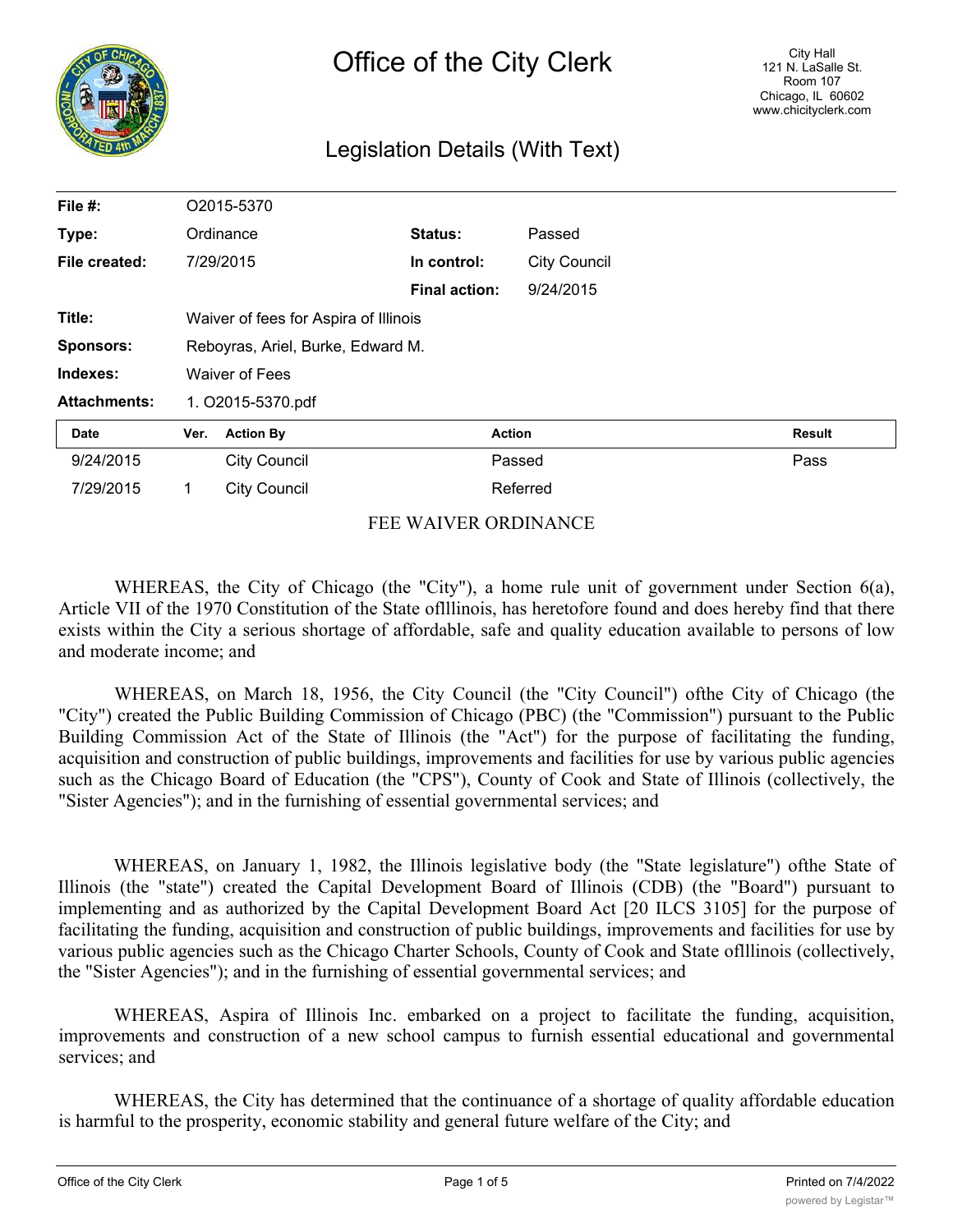WHEREAS, the mission of Aspira of Illinois is: "...to provide opportunities for all students to enhance their knowledge and skills by offering superior, affordable, and comprehensive educational programs and services"; and

### *WHEREAS, Aspira of Illinois is presently a system of three community schools providing learning opportunities for Chicago residents at the schools, serving over 1,500 students in grades 6th through 12"'.*

The Community Schools and other institutes are:

- · **Haugan Middle School**
- · **Early College High School**
- · **Business and Finance High School**

WHEREAS, Aspira oflllinois receives government subsidies and other donations to offset the high cost of education and at various locations is eligible to receive Tax Increment Financing (TIF) funds for capital improvements; and

WHEREAS, Aspira of Illinois' student enrollment is growing with new needs in a demanding changing job market with new requirements of physical facilities and technology, and

WHEREAS, Aspira oflllinois has endeavored to undertake the construction of buildings and facilities for use by such educational institutions in the furnishing of public educational services, and

WHEREAS, the City maintains a comprehensive municipal building code (the "Code") governing the construction, repair, maintenance and inspection of buildings in order to protect the public health and safety; and

WHEREAS, in order to determine compliance with the requirements of the Code, the City issues construction permits, various licenses and capacity cards and conducts periodic inspections which are financed in part by various fees imposed by the City for the examination of plans, issuance of permits, licenses and inspections; and

WHEREAS, contractors engaged to construct or remodel buildings and facilities for Aspira of Illinois are required to file numerous license and permit applications for original and renewed permits and to pay the fees and charges imposed for such permits and licenses; and

WHEREAS, the financial and administrative costs of complying with the Code including work hours spent in preparing applications, waiting for consideration and approval of applications and resulting delays is costly and impedes the efficient operation of Aspira oflllinois in the construction of buildings and facilities for the various educational buildings throughout the city; and

WHEREAS, the financial and administrative obligations imposed by the Code are deleterious to the City and to Aspira oflllinois who share the same tax base; now therefore.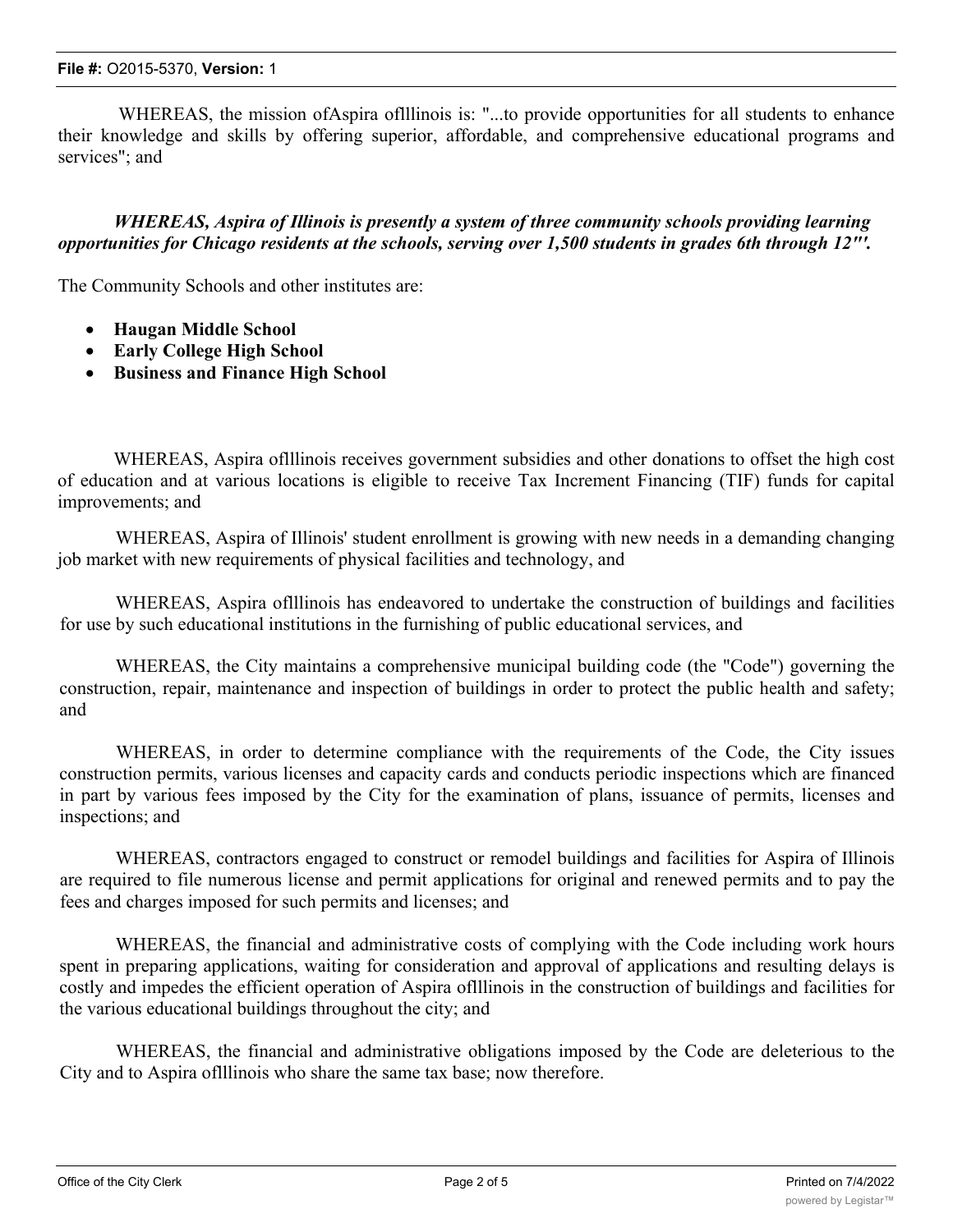#### BE IT ORDAINED BY THE CITY COUNCIL

SECTION 1. Notwithstanding any provision of the Code ofthe City to the contrary, all permits for demolition, new construction, construction alteration, repair, renovation, rehabilitation and inspection of buildings and facilities by Aspira oflllinois of Chicago and its contractors for public or governmental use by the Board of Trustees of Aspira of Illinois shall be issued without charge, commencing April 01, 2012, for a duration not to exceed ten years from the noted commencement date (April 01, 2022) or upon the completion of projects in process within the City of Chicago's Department Agencies, ie. Buildings, Transportation exc.

SECTION 2. This Ordinance shall not absolve or release Aspira of Illinois or its contractors from compliance with the building and fire provisions of the Code including requirements for the filing of plans, the obtaining of permits and necessities for inspections.

SECTION 3. The Commissioners of Buildings, Transportation and Business Affairs and Consumer Protection and any other Agencies of the City of Chicago are authorized to establish, in cooperation with the Board of Directors of Aspira oflllinois, a system which enables Aspira oflllinois and its contractors to file and process applications in a manner which reduces the administrative burden of the organization.

SECTION 4. This ordinance shall be in full force and effect immediately upon its passage and approval.

#### **EXHIBIT A Fees and Other Waivers**

## **Department of Buildings**

Waiver of Plan Review, Permit and Inspection Fees:

A.Building Permit:

Zoning

Construction/Architectural/Structural Internal

Plumbing and Sewers HVAC

Water for Construction Smoke

Abatement

- B. Electrical Permit: Service and Wiring
- C. Elevator Permit (if applicable)
- D.Wrecking Permit and all fees related, (if applicable)
- E. Fencing Permit (if applicable)
- F. Fees for the review of building plans for compliance with accessibility codes by the Mayor's Office for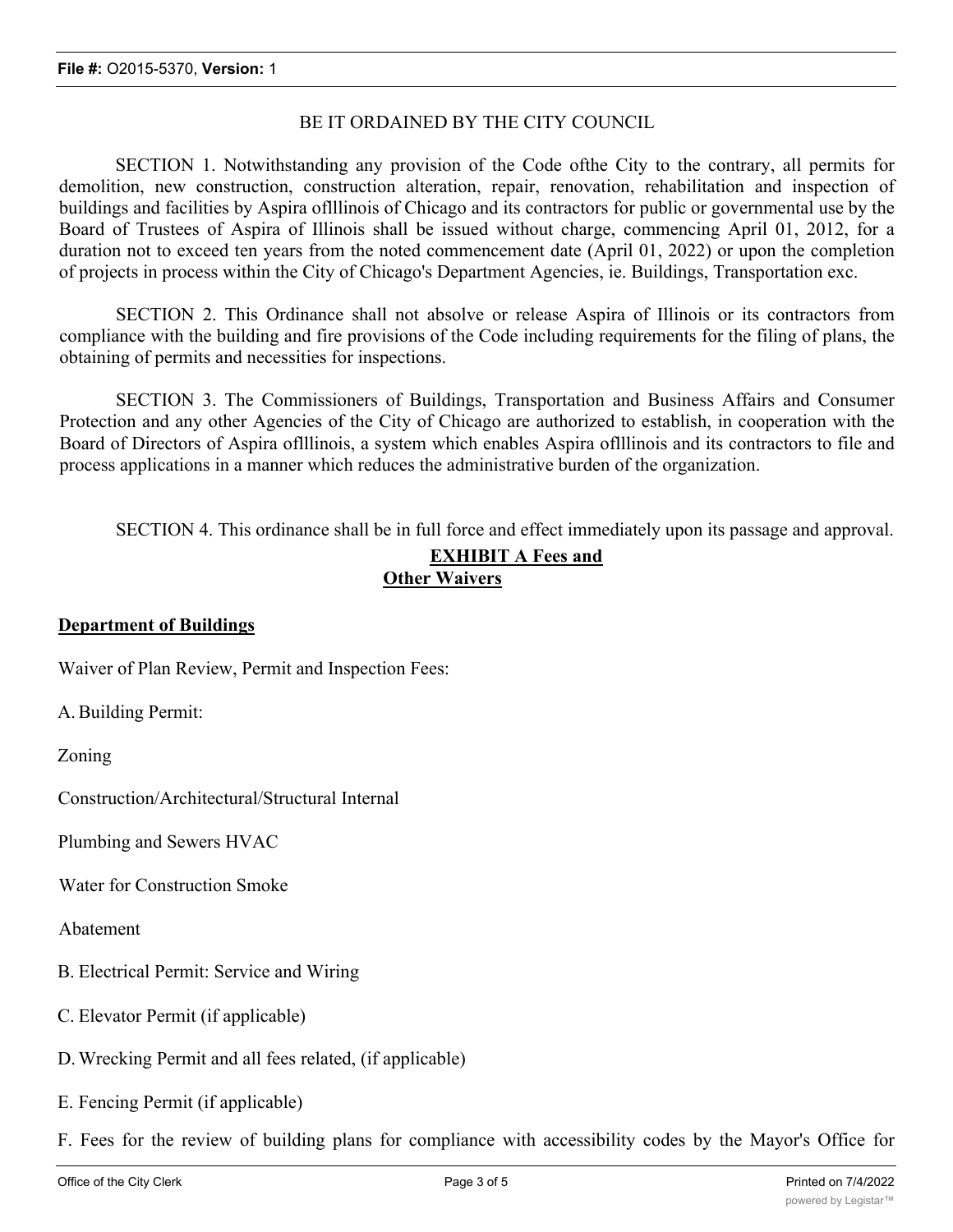People with Disabilities imposed by Section 13-32-310(2) of the Municipal Code of Chicago

# G. **Capacity Card fees Department of Water**

### **Management**

Tap Fees

Cut and Seal Fees for water and sewers

(Fees to purchase B-boxes and remote read-outs are not waived)

Permit (connection) and Inspection Fees

Sealing Permit Fees

Storm water ordinance review fee

## **Zoning and Land use Planning**

Zoning Fees

Trash Enclosure fees Planning Part II Review Fees

Letter of Credit security requirement for landscaping

#### **Department of Transportation**

### **Board of Underground Fees**

#### **Street Opening Fees Driveway**

#### **Permit Fees Use of Public Way**

#### **Fees Other**

City Annual Fees City

Tie Fees Inspection Fees

City of Chicago Fines

Fees relating to City installations (including, but not limited to, curbs, walks, parkway landscaping and street and alley lighting)